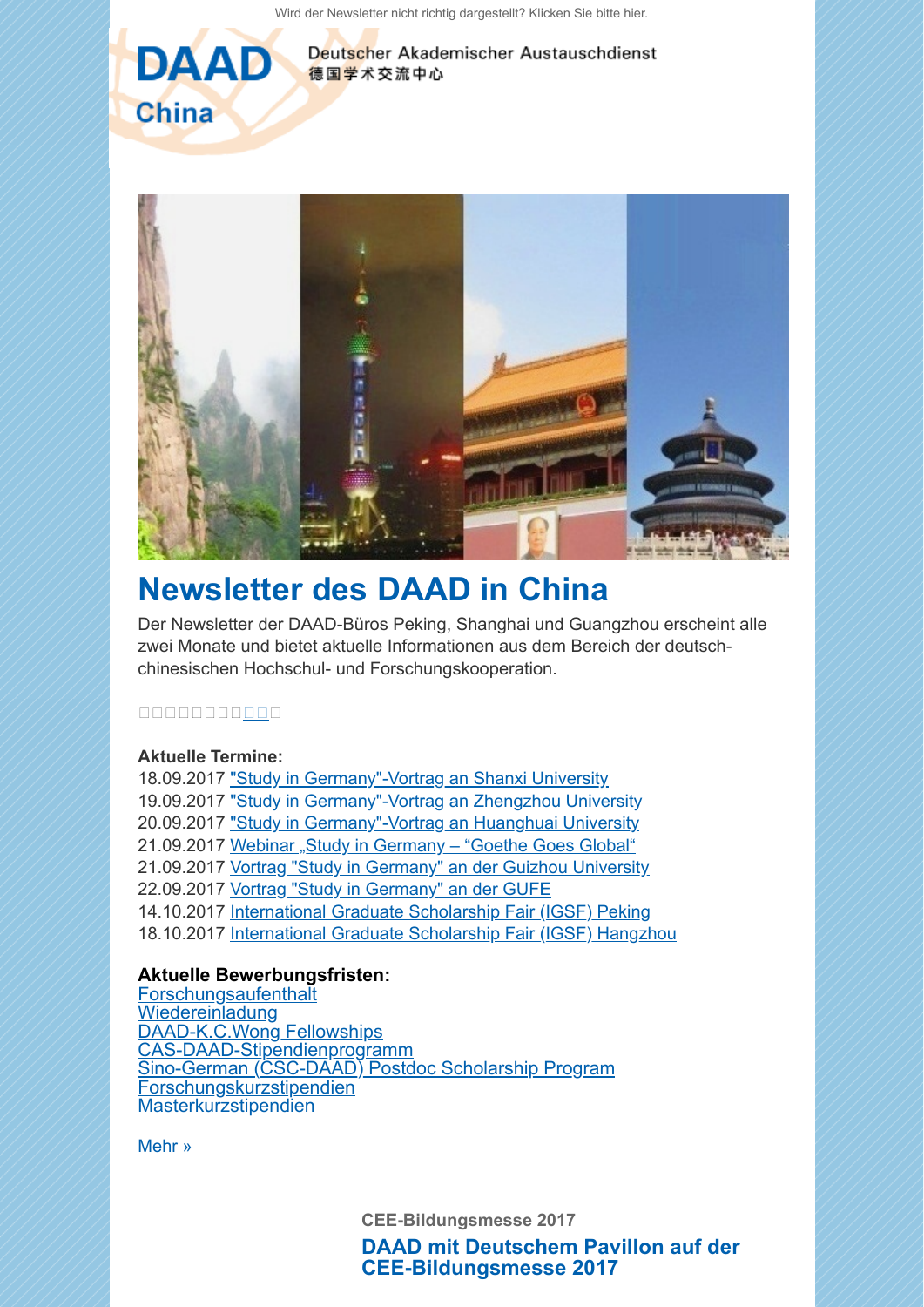

Unter organisatorischer Leitung des DAAD und unter dem Banner der "Study in Germany"-Kampagne präsentieren sich Ende Oktober über 20 deutsche Institutionen und Hochschulen auf Chinas größter internationaler Bildungsmesse.

[Mehr »](https://scnem.com/a.php?sid=b7edu.5pfba3,f=6,n=b7edu.5pfba3,artref=6872681,l=hwla1h.2kpth12)



## **DAAD-Lektoren [DAAD-Lektoren starten ins neue](https://scnem.com/a.php?sid=b7edu.5pfba3,f=6,n=b7edu.5pfba3,artref=6872680,l=hwla1i.e9bpcj) Studienjahr**

An den chinesischen Universitäten beginnt in diesen Tagen das neue Studienjahr. Zusammen mit den chinesischen Dozenten und Studenten machen sich auch wieder die vom DAAD vermittelten Lektoren ans Werk.

[Mehr »](https://scnem.com/a.php?sid=b7edu.5pfba3,f=6,n=b7edu.5pfba3,artref=6872680,l=hwla1i.e9bpcj)



## **Stipendienprogramm**

## **[Mehr Stipendien für Post Docs aus China](https://scnem.com/a.php?sid=b7edu.5pfba3,f=6,n=b7edu.5pfba3,artref=6872679,l=hwla1j.28pn0g9)**

Mit dem Sino-German (CSC-DAAD) PostdocScholarship auf nach Deutschland. Dieses begehrte Angebot nutzten seit Programmbeginn im Jahre 2014 mehr als 100 junge Nachwuchswissenschaftler.

[Mehr »](https://scnem.com/a.php?sid=b7edu.5pfba3,f=6,n=b7edu.5pfba3,artref=6872679,l=hwla1j.28pn0g9)



## **Pre-Departure Seminar**

## **[Auf nach Deutschland! Das Pekinger Pre-](https://scnem.com/a.php?sid=b7edu.5pfba3,f=6,n=b7edu.5pfba3,artref=6872678,l=hwla1k.3ji75j)Departure Seminar 2017**

Durch die Räumlichkeiten des Chinesisch-Deutschen Zentrums für Wissenschaftsförderung (CDZ) wehte am 18. August 2017 Aufbruchstimmung.

[Mehr »](https://scnem.com/a.php?sid=b7edu.5pfba3,f=6,n=b7edu.5pfba3,artref=6872678,l=hwla1k.3ji75j)



## **DAAD-Stipendiaten**

## **[DAAD-Stipendiaten bei der 67. Lindauer](https://scnem.com/a.php?sid=b7edu.5pfba3,f=6,n=b7edu.5pfba3,artref=6872677,l=hwla1l.2irf93t) Nobelpreisträgertagung 2017**

Einmal im Jahr treffen sich in Lindau am Bodensee rund 30 Nobelpreisträger, vorwiegend aus den naturwissenschaftlichen Disziplinen, zum Fachgespräch mit den talentiertesten Nachwuchsforschern aus aller Welt.

[Mehr »](https://scnem.com/a.php?sid=b7edu.5pfba3,f=6,n=b7edu.5pfba3,artref=6872677,l=hwla1l.2irf93t)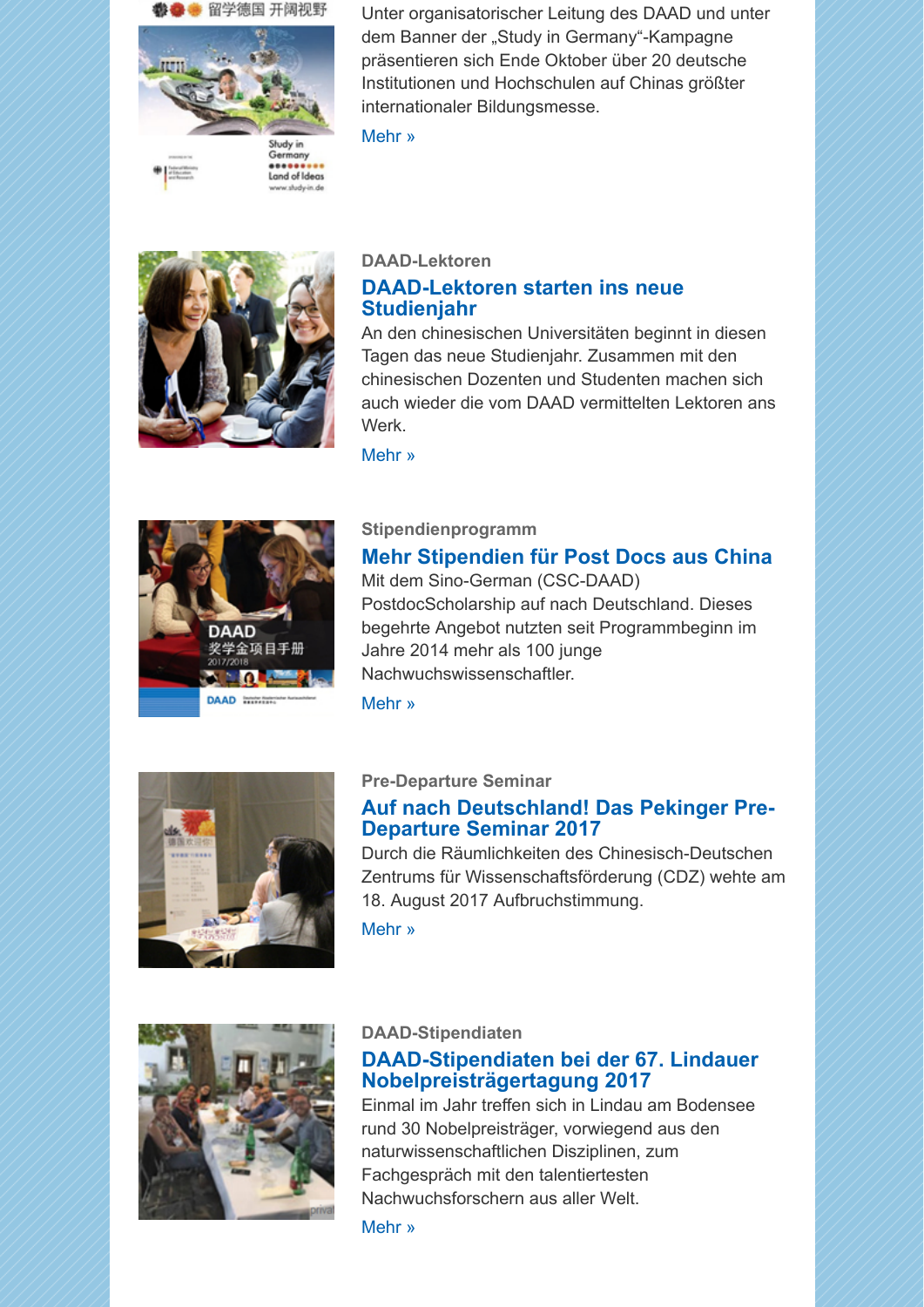#### ANZEIGE



**Berlin School of Economics and Law**

## **Berlin School of Economics and Law [offers MBA and International Master's](https://scnem.com/a.php?sid=b7edu.5pfba3,f=6,n=b7edu.5pfba3,artref=6872682,l=hwla1m.k1mebq) Programmes**

English-taught \* Leadership Skills \* Digital Focus \* International Student Body \* Renowned Partner Universities \* Career Consultation & Corporate Network \* Berlin Experience \* Low Costs

More information: www.mba-berlin.de/en/mba[masterprogramme-at-the-berlin-professional-school/](http://scnem.com/goto.php?l=hwla1n.2d6b5ge,u=8ccc717101048a39,n=b7edu.5pfba3,art_id=b7ee8.p09t8d) [Mehr »](https://scnem.com/a.php?sid=b7edu.5pfba3,f=6,n=b7edu.5pfba3,artref=6872682,l=hwla1m.k1mebq)

#### ANZEIGE



## **ESB Business School at Reutlingen University [ESB Business School – truly international](https://scnem.com/a.php?sid=b7edu.5pfba3,f=6,n=b7edu.5pfba3,artref=6872683,l=hwla1o.1bg4208)**

Study at the heart of Europe, in Germany – the economic leader of the world's largest domestic market - and you will find a truly international business school: ESB Business School in Reutlingen (http://www.esbbusiness-school.de/en/degree-programmes/). Our students have access to a network of renowned partner companies, giving our degree programmes real practical relevance. More than 100 partner universities all over the world, students from 85 nations on the ESB campus and international double degree programmes ensure the worldwide employability of our graduates.

#### [Mehr »](https://scnem.com/a.php?sid=b7edu.5pfba3,f=6,n=b7edu.5pfba3,artref=6872683,l=hwla1o.1bg4208)

ANZEIGE



#### **Hochschule Magdeburg-Stendal**

## **Study in Magdeburg and Stendal [\(Germany\) at the University of Applied](https://scnem.com/a.php?sid=b7edu.5pfba3,f=6,n=b7edu.5pfba3,artref=6872684,l=hwla1p.1lr79qi) Sciences**

Interested students can choose from around 50 study programs in Magdeburg and Stendal. Around 130 professors guarantee a very good staff-to-student contact ratio.

Interdisciplinarity and practical relevance (e.g. internships) are an integral part of all courses and linked to our focus of applied sciences and Employability.

[Mehr »](https://scnem.com/a.php?sid=b7edu.5pfba3,f=6,n=b7edu.5pfba3,artref=6872684,l=hwla1p.1lr79qi)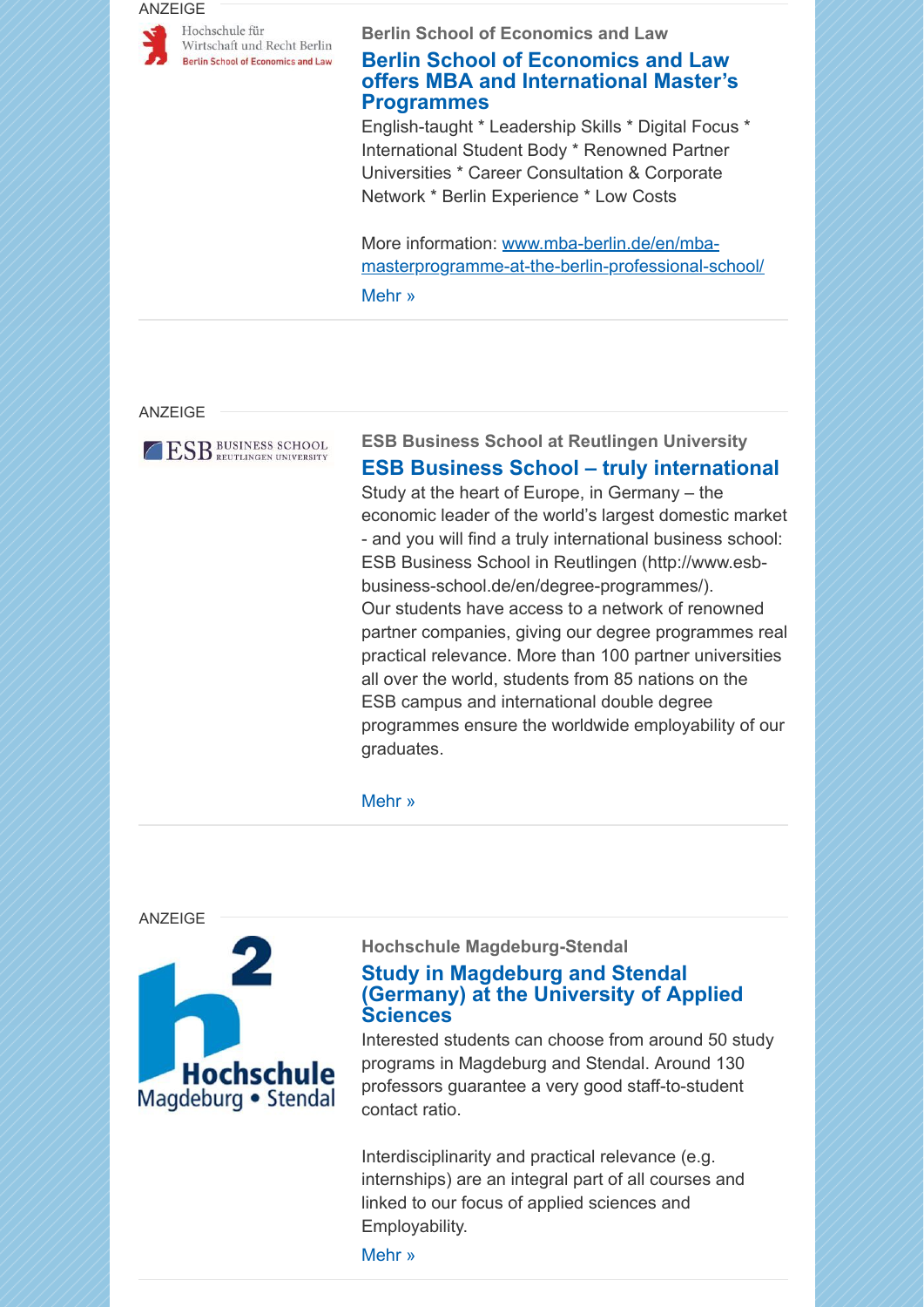ANZEIGE



#### **TU Kaiserslautern**

## **18 International Graduate & PhD Programs at University of Kaiserslautern**

The TU Kaiserslautern is a top-ranked German research-oriented university for science, technology, and industry. Our University offers high-quality graduate education and (post)doctoral research training in innovative fields of economic relevance, many of them as English-taught programs. Our features:

- International study environment highly affiliated to industry and research
- "University of Teaching Excellence " award for outstanding student-teacher ratio
- 16 International Graduate Programs (with 35 specializations)
- 2 international PhD Programs: Doctoral research positions are available in all 12 departments & disciplines of TU Kaiserslautern
- "Science Alliance Kaiserslautern", network of high-profile science institutions on & nearby campus

Application deadline: April 30 for winter term starting on October 1 Oct 31 for summer term starting on April 1

Visit our homepage for further information: [www.uni-kl.de/en/international](http://scnem.com/goto.php?l=hwla1r.22m6ap4,u=8ccc717101048a39,n=b7edu.5pfba3,art_id=b7eef.1nal3bp) Or contact us by email: [info@isgs.uni-kl.de](mailto:info@isgs.uni-kl.de)

[Mehr »](https://scnem.com/a.php?sid=b7edu.5pfba3,f=6,n=b7edu.5pfba3,artref=6872685,l=hwla1q.11jh5j6)

ANZEIGE

# **FUB<sub>i</sub>S**

## **FU Berlin - FUBiS**

## **Freie Universität Berlin International Summer and Winter University (FUBiS)**

FUBiS is an intensive academic program through which students can earn credits that may be counted toward their degrees at their home institutions. FUBiS sessions run for 3 to 6 weeks taking place both in summer and winter. Students can choose between **subject classes** (mostly taught in English) and **German language courses**. Field trips within Berlin are an integral part of every course.

[Mehr »](https://scnem.com/a.php?sid=b7edu.5pfba3,f=6,n=b7edu.5pfba3,artref=6872686,l=hwla1s.1argd83)